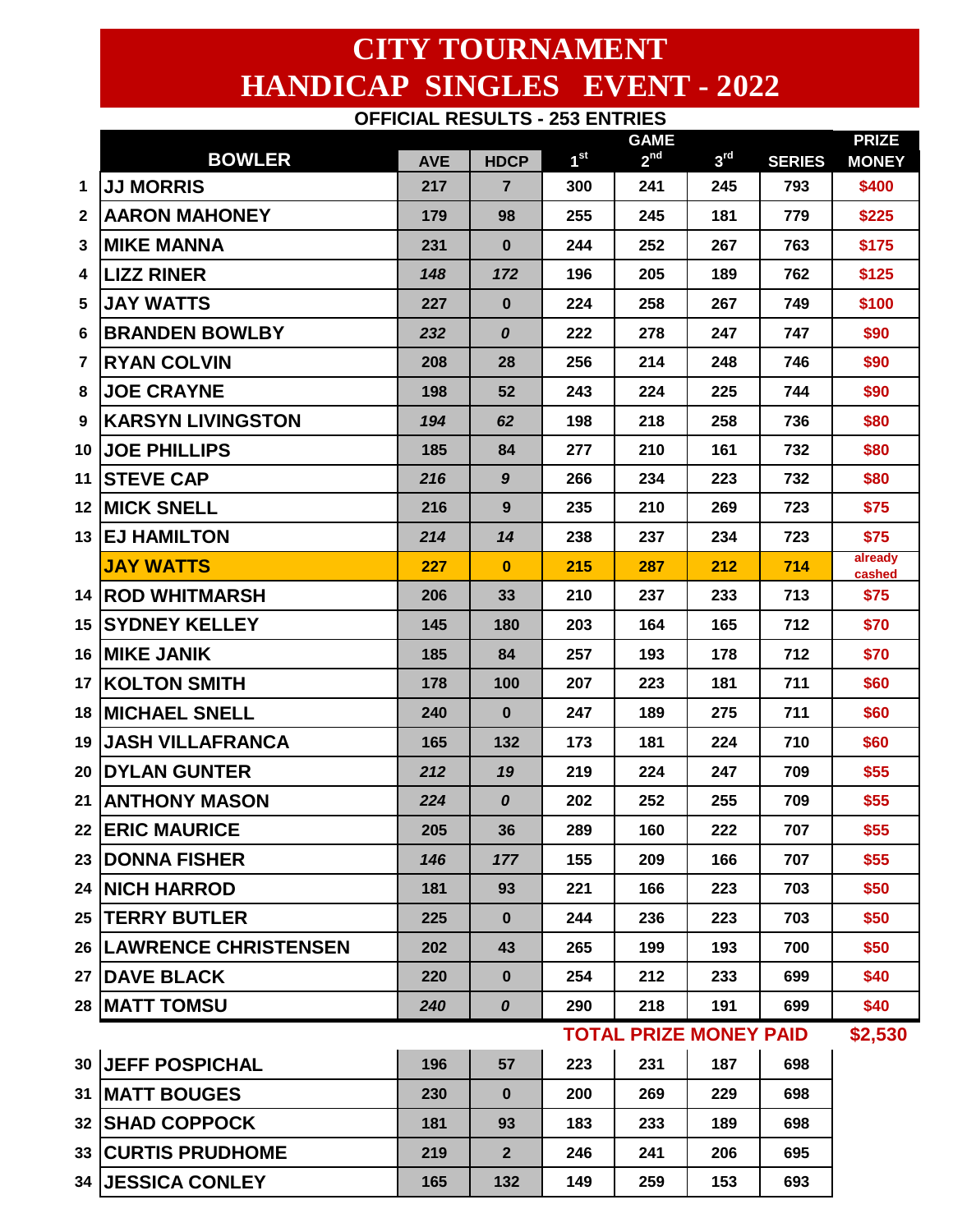| 35 | <b>IRYAN POWERS</b>         | 236 | $\boldsymbol{o}$        | 248 | 223 | 221 | 692 |
|----|-----------------------------|-----|-------------------------|-----|-----|-----|-----|
| 36 | <b>JERRY SHAW</b>           | 178 | 100                     | 223 | 212 | 155 | 690 |
| 37 | <b>JOE CRAYNE</b>           | 198 | 52                      | 212 | 191 | 232 | 687 |
|    | <b>38 JOSH HAWTHORNE</b>    | 189 | 74                      | 158 | 248 | 207 | 687 |
| 39 | <b>JOHN ERLANDSON</b>       | 172 | 115                     | 187 | 199 | 183 | 684 |
| 40 | <b>TOM KELLEY JR</b>        | 224 | $\bf{0}$                | 157 | 278 | 248 | 683 |
| 41 | <b>AUSTIN DUBRALL</b>       | 198 | 52                      | 187 | 225 | 218 | 682 |
|    | <b>42 CHRISTINA HURST</b>   | 173 | 112                     | 184 | 170 | 216 | 682 |
| 43 | <b>JESSICA CONLEY</b>       | 165 | 132                     | 193 | 181 | 174 | 680 |
| 44 | <b>SKIP BIERMAN</b>         | 218 | $\overline{\mathbf{4}}$ | 226 | 203 | 246 | 679 |
| 45 | <b>JOSH HENRY</b>           | 176 | 105                     | 181 | 181 | 212 | 679 |
|    | <b>46   ANGELA HAINES</b>   | 173 | 112                     | 198 | 179 | 190 | 679 |
| 47 | <b>VICTOR CORTEZ</b>        | 232 | $\boldsymbol{o}$        | 206 | 215 | 258 | 679 |
| 48 | <b>MARTIN BOHLKE</b>        | 191 | 69                      | 188 | 187 | 234 | 678 |
| 49 | <b>ISTEVE FISHER SR</b>     | 222 | $\boldsymbol{o}$        | 231 | 202 | 245 | 678 |
| 50 | <b>CHAD HAYES</b>           | 197 | 55                      | 192 | 152 | 276 | 675 |
| 51 | <b>DANIELLE BODE</b>        | 154 | 158                     | 145 | 180 | 191 | 674 |
|    | <b>52 BRANDON JONES</b>     | 211 | 21                      | 179 | 249 | 225 | 674 |
|    | 53 NICK YOCUM               | 238 | 0                       | 234 | 181 | 257 | 672 |
| 54 | <b>ANDREW LOVELESS</b>      | 214 | 14                      | 217 | 226 | 214 | 671 |
| 55 | <b>IMIKE CAP</b>            | 202 | 43                      | 206 | 204 | 217 | 670 |
|    | 56 BILL SLAMA               | 208 | 28                      | 212 | 184 | 245 | 669 |
| 57 | <b>KARSYN LIVINGSTON</b>    | 194 | 62                      | 214 | 197 | 195 | 668 |
|    | <b>58  TONY LARAVIE</b>     | 186 | 81                      | 213 | 202 | 170 | 666 |
|    | 59 ANTHONY DODGE            | 239 | 0                       | 236 | 259 | 171 | 666 |
|    | 60 AARON TORELL             | 176 | 105                     | 192 | 190 | 176 | 663 |
| 61 | <b>LARRY STANEK</b>         | 202 | 43                      | 202 | 192 | 225 | 662 |
|    | 62 ERIC MULLIGAN            | 210 | 24                      | 178 | 213 | 246 | 661 |
|    | 63 ALLEN STEVENSON          | 182 | 91                      | 185 | 187 | 198 | 661 |
|    | <b>64 KARSYN LIVINGSTON</b> | 194 | 62                      | 210 | 212 | 177 | 661 |
|    | 65 JAKE PAULY               | 223 | $\boldsymbol{o}$        | 224 | 266 | 171 | 661 |
|    | 66 NICK RIEDLER             | 236 | 0                       | 234 | 244 | 183 | 661 |
| 67 | <b>TIM KLEPPER</b>          | 205 | 36                      | 212 | 190 | 222 | 660 |
|    | 68 GEORGE ALMGREN           | 216 | $\boldsymbol{9}$        | 204 | 235 | 212 | 660 |
| 69 | <b>JR MAYBERRY</b>          | 210 | 24                      | 169 | 186 | 279 | 658 |
|    | <b>70 MIKE MANNA</b>        | 231 | $\mathbf 0$             | 233 | 245 | 179 | 657 |
| 71 | <b>IBOBBY KAPOUN</b>        | 220 | $\boldsymbol{o}$        | 237 | 214 | 206 | 657 |
| 72 | <b>JOHN ERLANDSON</b>       | 172 | 115                     | 189 | 158 | 194 | 656 |
|    | 73   ANTHONY MASON          | 224 | 0                       | 245 | 201 | 210 | 656 |
|    | 74 JOE VELASQUEZ, SR.       | 175 | 108                     | 239 | 164 | 145 | 656 |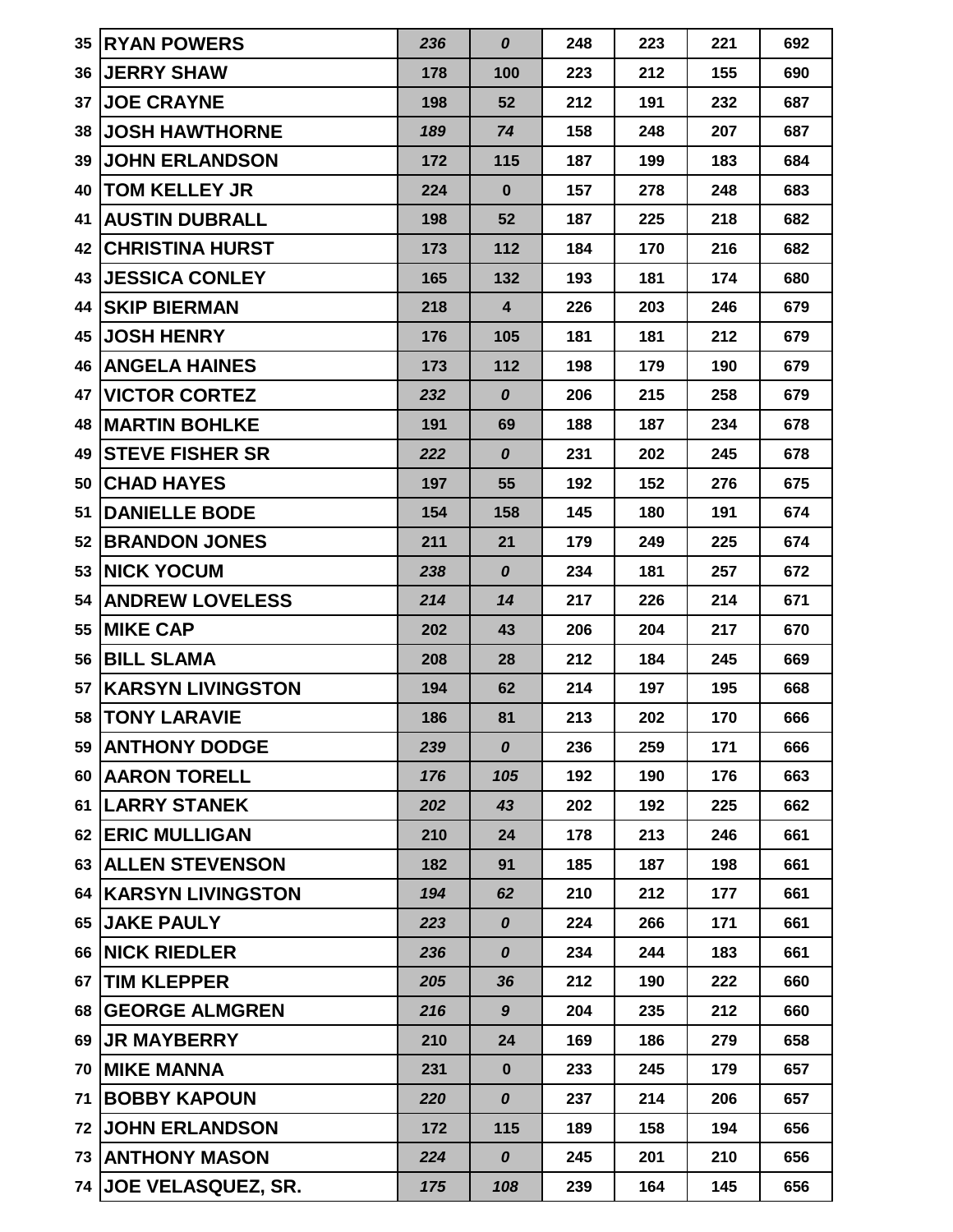|                 | 75 RYAN CARY                    | 218 | $\overline{\mathbf{4}}$ | 221 | 233 | 197 | 655 |
|-----------------|---------------------------------|-----|-------------------------|-----|-----|-----|-----|
| 76 I            | <b>DAMAE PODRAZA</b>            | 170 | 120                     | 147 | 209 | 179 | 655 |
|                 | <b>77 IKOLTON SMITH</b>         | 178 | 100                     | 181 | 170 | 203 | 654 |
|                 | <b>78 BRANDON FISICARO</b>      | 185 | 84                      | 214 | 164 | 191 | 653 |
|                 | <b>79 IDAVE AXON</b>            | 235 | $\bf{0}$                | 237 | 236 | 179 | 652 |
|                 | <b>80 JOE CRAYNE</b>            | 198 | 52                      | 160 | 194 | 246 | 652 |
| 81              | <b>MIKE CAP</b>                 | 202 | 43                      | 237 | 153 | 219 | 652 |
| 82 <sub>1</sub> | <b>SHANE OSMERA</b>             | 186 | 81                      | 234 | 146 | 190 | 651 |
|                 | 83   LUKE BELAK                 | 224 | 0                       | 214 | 225 | 212 | 651 |
|                 | 84   ALAN BRUN                  | 187 | 79                      | 189 | 213 | 169 | 650 |
|                 | <b>85 IKENT CROSSLEY</b>        | 205 | 36                      | 194 | 195 | 225 | 650 |
|                 | <b>86 JASMINE SNELL</b>         | 204 | 38                      | 204 | 206 | 201 | 649 |
|                 | <b>87   MARTIN BOHLKE</b>       | 191 | 69                      | 188 | 212 | 180 | 649 |
|                 | <b>88 BOBBY KAPOUN</b>          | 220 | $\bf{0}$                | 235 | 208 | 205 | 648 |
| 89              | <b>DUSTIN SERRANO</b>           | 219 | $\boldsymbol{2}$        | 202 | 243 | 201 | 648 |
| 90              | <b>JIM BAKER</b>                | 198 | 52                      | 199 | 237 | 160 | 648 |
| 91              | <b>SHANE OSMERA</b>             | 186 | 81                      | 184 | 202 | 180 | 647 |
| 92              | <b>JOSH KOCARNIK</b>            | 207 | 31                      | 222 | 181 | 212 | 646 |
| 93              | <b>MIKE CAP</b>                 | 202 | 43                      | 215 | 199 | 189 | 646 |
|                 | 94 KEITH GOBLE                  | 199 | 50                      | 176 | 225 | 194 | 645 |
|                 | 95 BRITTANY HOLDER              | 194 | 62                      | 237 | 154 | 192 | 645 |
|                 | <b>96 MIKE CENTARRI</b>         | 210 | 24                      | 189 | 216 | 215 | 644 |
| 97              | <b>KEN MORTIMER</b>             | 203 | 40                      | 185 | 205 | 214 | 644 |
|                 | 98 JO WOOD                      | 206 | 33                      | 224 | 193 | 193 | 643 |
|                 | 99 BRAD HOFLAND                 | 192 | 67                      | 153 | 221 | 202 | 643 |
|                 | <b>100 LAWRENCE CHRISTENSEN</b> | 202 | 43                      | 176 | 213 | 211 | 643 |
|                 | 101 DOUG REED                   | 201 | 45                      | 167 | 204 | 226 | 642 |
|                 | 102 BOB MANZER                  | 213 | 16                      | 278 | 161 | 187 | 642 |
|                 | <b>103 ANDREW HAINES</b>        | 226 | $\boldsymbol{o}$        | 192 | 202 | 248 | 642 |
|                 | <b>104 RYAN GRIESINGER</b>      | 185 | 84                      | 165 | 182 | 210 | 641 |
|                 | <b>105 JASMINE SNELL</b>        | 204 | 38                      | 233 | 212 | 158 | 641 |
|                 | 106 STEVE FISHER SR             | 222 | 0                       | 213 | 245 | 181 | 639 |
|                 | 107 EDDIE HAMBLEN               | 222 | $\bf{0}$                | 205 | 232 | 201 | 638 |
|                 | <b>108 MIKE JACOBSEN</b>        | 154 | 158                     | 135 | 132 | 211 | 636 |
|                 | 109 KIM RUENGERT                | 182 | 91                      | 180 | 174 | 191 | 636 |
|                 | 110 ROXANNE SEKYRA              | 181 | 93                      | 146 | 214 | 183 | 636 |
|                 | 111 NATHAN SMITH                | 222 | $\mathbf 0$             | 247 | 177 | 212 | 636 |
|                 | 112 PAT HAINES                  | 176 | 105                     | 159 | 186 | 186 | 636 |
|                 | <b>113 MIKE NORTH</b>           | 200 | 48                      | 207 | 193 | 187 | 635 |
|                 | 114 JOE BOCKERT                 | 193 | 64                      | 192 | 167 | 211 | 634 |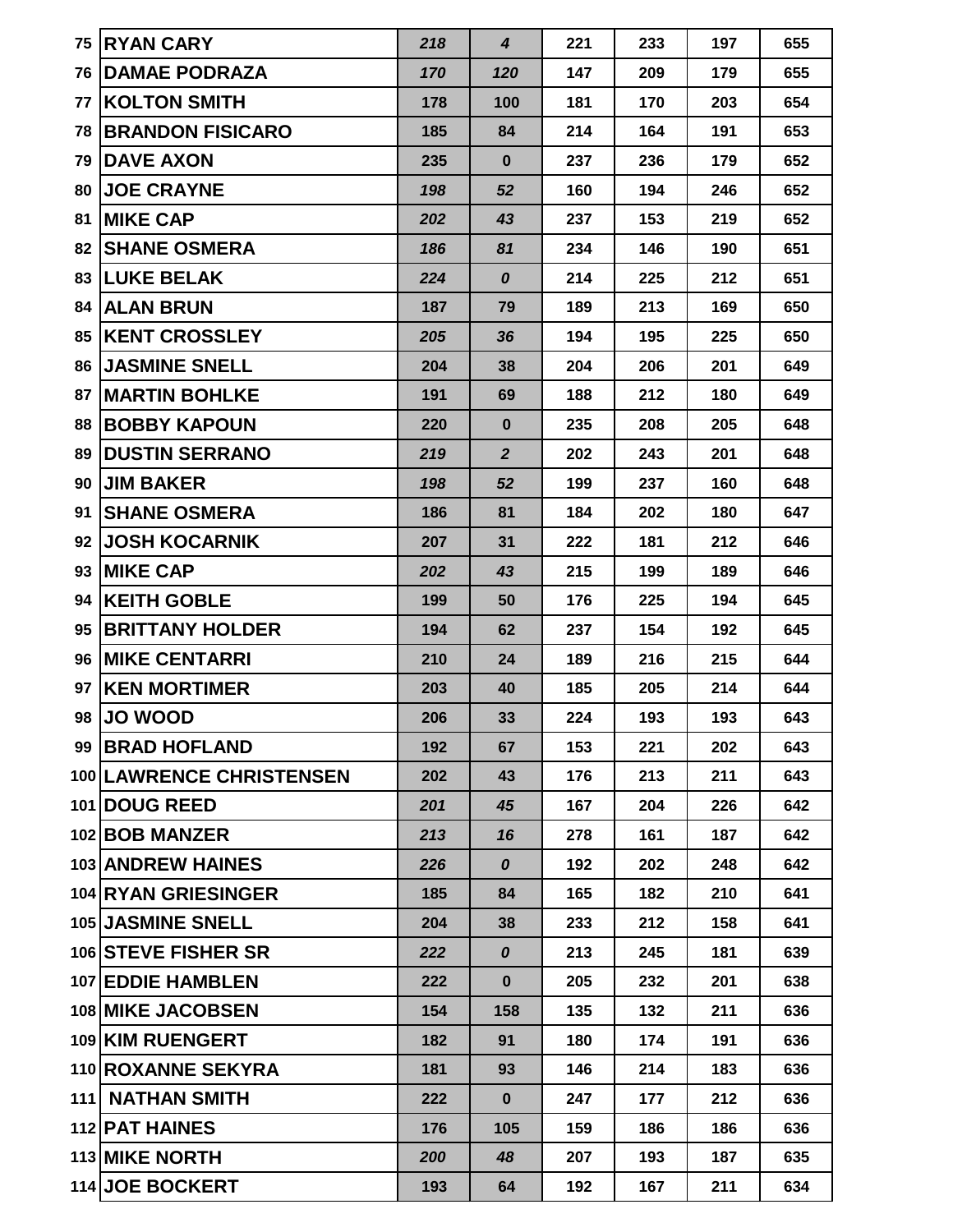| 115 RYAN COLVIN              | 208 | 28               | 160 | 252 | 194 | 634 |
|------------------------------|-----|------------------|-----|-----|-----|-----|
| 116 TOM KELLEY JR            | 224 | $\bf{0}$         | 167 | 224 | 242 | 633 |
| <b>117 DOUG HEIMES</b>       | 190 | 72               | 160 | 226 | 175 | 633 |
| <b>118 ERIC MULLIGAN</b>     | 210 | 24               | 189 | 153 | 267 | 633 |
| <b>119 DAVE BLACK</b>        | 220 | $\boldsymbol{0}$ | 200 | 217 | 215 | 632 |
| 120 JOSH HENRY               | 177 | 103              | 192 | 155 | 180 | 630 |
| <b>121 MICK SNELL</b>        | 216 | 9                | 258 | 183 | 180 | 630 |
| <b>122 IDENNIS MANSON</b>    | 188 | 76               | 201 | 191 | 162 | 630 |
| <b>123 LINDA WORKMAN</b>     | 205 | 36               | 203 | 193 | 198 | 630 |
| <b>124 SCOTT FRIIS</b>       | 176 | 105              | 136 | 193 | 194 | 628 |
| <b>125 STEVE SMEJKAL</b>     | 201 | 45               | 195 | 183 | 205 | 628 |
| <b>126 KARSYN LIVINGSTON</b> | 194 | 62               | 179 | 223 | 163 | 627 |
| <b>127 TRAVIS WILCOX</b>     | 198 | 52               | 224 | 169 | 182 | 627 |
| 128 TIM WELCH                | 226 | $\bf{0}$         | 243 | 184 | 197 | 624 |
| <b>129 BILL SLAMA</b>        | 208 | 28               | 206 | 203 | 186 | 623 |
| <b>130 KARSYN LIVINGSTON</b> | 194 | 62               | 175 | 150 | 236 | 623 |
| 131 CHRIS BLAIR              | 232 | $\bf{0}$         | 192 | 205 | 225 | 622 |
| <b>132 MIKE GOODMAN</b>      | 203 | 40               | 220 | 191 | 171 | 622 |
| <b>133 JASON HOLLARS</b>     | 230 | 0                | 202 | 206 | 214 | 622 |
| 134 TOM LEIF                 | 181 | 93               | 192 | 169 | 165 | 619 |
| <b>135 BOBBY KAPOUN</b>      | 220 | $\bf{0}$         | 186 | 207 | 225 | 618 |
| 136 SYDNEY KELLEY            | 145 | 180              | 177 | 112 | 149 | 618 |
| <b>137 SCOTT FRIIS</b>       | 176 | 105              | 190 | 180 | 142 | 617 |
| <b>138 AMY MORRIS</b>        | 175 | 108              | 170 | 147 | 192 | 617 |
| 139 JESSICA CONLEY           | 165 | 132              | 149 | 171 | 164 | 616 |
| 140 ROBERT DUTTON            | 213 | 16               | 204 | 186 | 209 | 615 |
| <b>141 JAMES MATUZA</b>      | 181 | 93               | 167 | 184 | 170 | 614 |
| 142 RAY SCHMIDT              | 160 | 144              | 168 | 145 | 157 | 614 |
| <b>143 DUSTIN SERRANO</b>    | 219 | $\overline{2}$   | 230 | 183 | 199 | 614 |
| <b>144 JOE ADAMS</b>         | 170 | 120              | 155 | 164 | 174 | 613 |
| 145 DAVE SOLLAZZO JR         | 189 | 74               | 228 | 174 | 136 | 612 |
| <b>146 BOBBY KAPOUN</b>      | 220 | $\bf{0}$         | 202 | 222 | 188 | 612 |
| 147 DANIEL UTTER             | 175 | 108              | 113 | 201 | 190 | 612 |
| <b>148 JAMES WAYMAN</b>      | 199 | 50               | 194 | 210 | 157 | 611 |
| <b>149 JAMES PALMER</b>      | 183 | 88               | 177 | 165 | 181 | 611 |
| 150 GARY CAP                 | 163 | 136              | 150 | 166 | 159 | 611 |
| 151 STEVE CAP                | 216 | 9                | 183 | 203 | 216 | 611 |
| 152 JOE VELASQUEZ, JR.       | 187 | 79               | 176 | 178 | 178 | 611 |
| 153 JIM BAKER                | 198 | 52               | 183 | 202 | 173 | 610 |
| 154 KYLE JOHNSON             | 199 | 50               | 138 | 216 | 206 | 610 |
|                              |     |                  |     |     |     |     |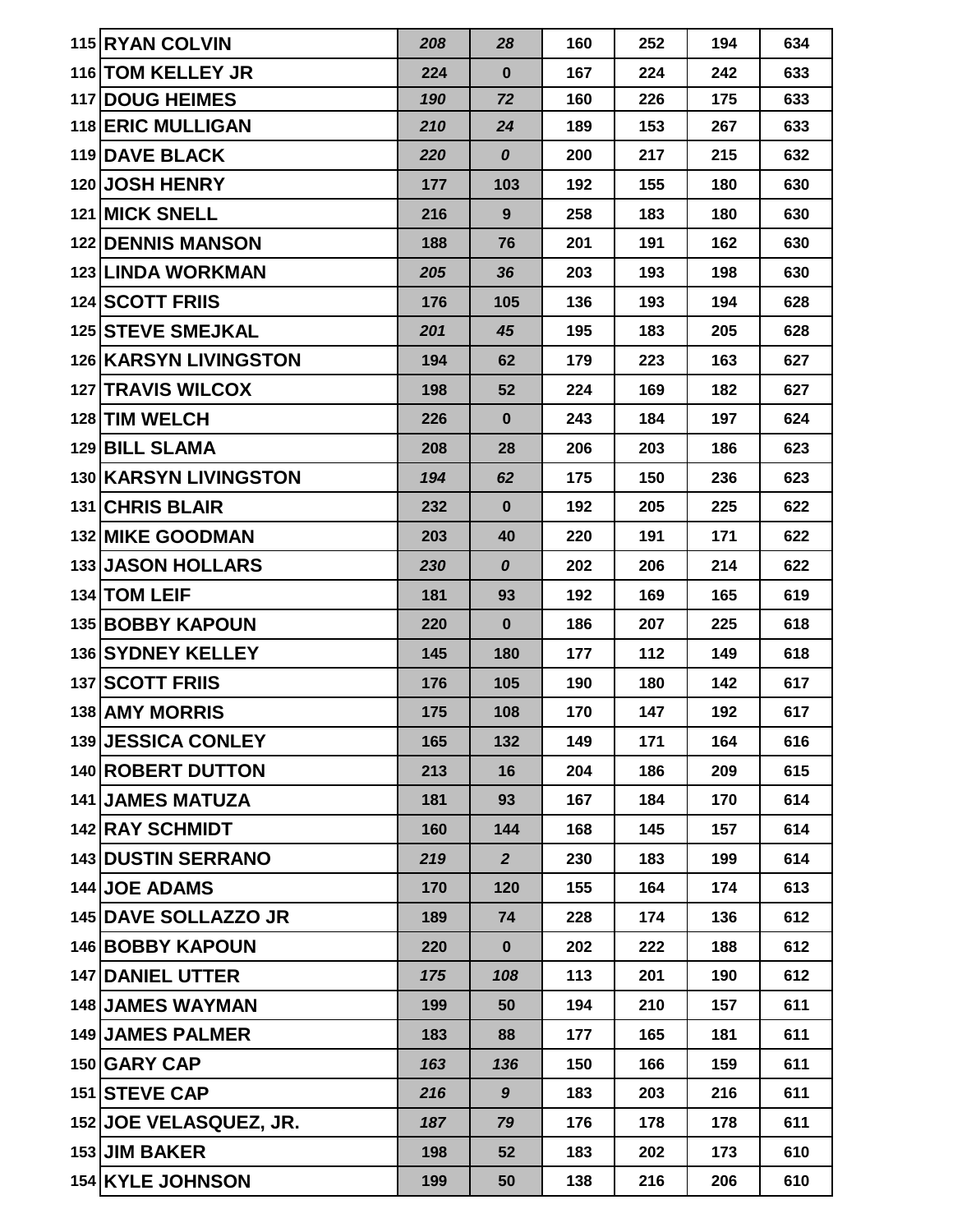| <b>155 GAYLENE COLLIVER</b>  | 152 | 163            | 126 | 178 | 143 | 610 |
|------------------------------|-----|----------------|-----|-----|-----|-----|
| <b>156 MICHAEL SNELL</b>     | 240 | $\mathbf 0$    | 225 | 194 | 191 | 610 |
| <b>157 JAYMESON BRADY</b>    | 211 | 21             | 167 | 247 | 173 | 608 |
| <b>158 BRIAN ENGLEMAN</b>    | 185 | 84             | 164 | 155 | 205 | 608 |
| <b>159 TYLER MAAS</b>        | 199 | 50             | 188 | 168 | 201 | 607 |
| <b>160 SHAD COPPOCK</b>      | 181 | 93             | 165 | 217 | 131 | 606 |
| 161 ZACH BURTON              | 170 | 120            | 203 | 145 | 136 | 604 |
| <b>162 CALE DILLENBURG</b>   | 193 | 64             | 198 | 173 | 169 | 604 |
| <b>163 NATHAN SMEJKAL</b>    | 207 | 31             | 212 | 170 | 191 | 604 |
| <b>164 ERIC MULLIGAN</b>     | 210 | 24             | 213 | 173 | 193 | 603 |
| 165 MIKE CAP                 | 202 | 43             | 208 | 184 | 168 | 603 |
| 166 JJ MORRIS                | 217 | $\overline{7}$ | 154 | 200 | 239 | 600 |
| <b>167 BRIAN CRAYNE</b>      | 192 | 67             | 155 | 194 | 184 | 600 |
| 168 MIKE NORTH               | 200 | 48             | 171 | 181 | 199 | 599 |
| 169 HAROLD BARBEE            | 192 | 67             | 156 | 184 | 192 | 599 |
| 170 ANDY MASTERS             | 208 | 28             | 201 | 213 | 156 | 598 |
| 171 ASHLEY RING              | 180 | 96             | 153 | 159 | 189 | 597 |
| 172 TONY TRIPP               | 188 | 76             | 186 | 184 | 151 | 597 |
| <b>173 KALEB HANSEN</b>      | 202 | 43             | 178 | 197 | 178 | 596 |
| 174 TOM LEWIS                | 208 | 28             | 182 | 180 | 206 | 596 |
| 175 KENNY HUNT               | 188 | 76             | 156 | 185 | 179 | 596 |
| 176 JOE BOCKERT              | 193 | 64             | 159 | 211 | 162 | 596 |
| 177 MIKE JANIK               | 185 | 84             | 147 | 127 | 237 | 595 |
| 178 BOB MANZER               | 213 | 16             | 157 | 225 | 195 | 593 |
| 179 TERRY BUTLER             | 225 | $\bf{0}$       | 267 | 194 | 131 | 592 |
| 180 KALEB ANDERSON           | 211 | 21             | 196 | 190 | 185 | 592 |
| <b>181 TYLER MAAS</b>        | 199 | 50             | 180 | 177 | 184 | 591 |
| 182 TRISH MANNA              | 214 | 14             | 211 | 190 | 175 | 590 |
| <b>183 STEVE POINTS</b>      | 229 | $\bf{0}$       | 189 | 216 | 184 | 589 |
| <b>184 CRAIG THILLIANDER</b> | 208 | 28             | 203 | 198 | 159 | 588 |
| <b>185 MARK POJAR</b>        | 191 | 69             | 192 | 165 | 160 | 586 |
| <b>186 BRANDON FISICARO</b>  | 183 | 88             | 204 | 171 | 121 | 584 |
| 187 MARK MANN                | 171 | 117            | 160 | 158 | 148 | 583 |
| <b>188 GERALD LOGHRY</b>     | 156 | 153            | 121 | 125 | 184 | 583 |
| 189 TIM KLEPPER              | 205 | 36             | 157 | 185 | 204 | 582 |
| 190 LAURA LANGAN             | 149 | 170            | 127 | 159 | 125 | 581 |
| 191 JERRY MEYER              | 170 | 120            | 143 | 166 | 152 | 581 |
| 192 DON ROWE JR              | 204 | 38             | 195 | 177 | 171 | 581 |
| <b>193 DAVE HURST</b>        | 191 | 69             | 155 | 179 | 178 | 581 |
| 194 TONY COLVIN              | 216 | 9              | 203 | 206 | 162 | 580 |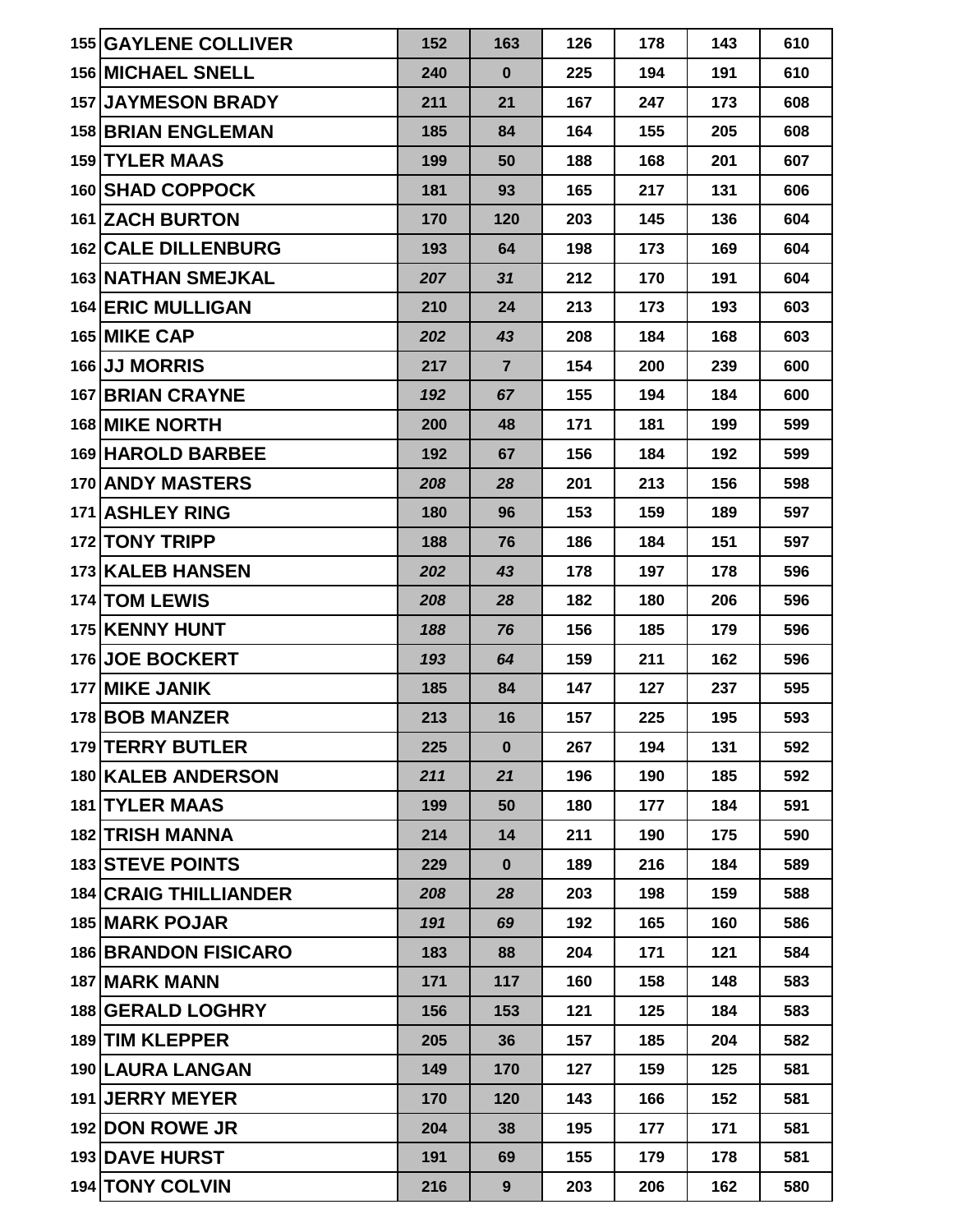| 195 BRIAN ENGLEMAN          | 185 | 84                 | 147 | 181 | 166 | 578 |
|-----------------------------|-----|--------------------|-----|-----|-----|-----|
| <b>196 JASH VILLAFRANCA</b> | 165 | 132                | 145 | 144 | 157 | 578 |
| <b>197 DUSTIN SERRANO</b>   | 219 | $\overline{2}$     | 162 | 207 | 207 | 578 |
| 198 LUKE BELAK              | 224 | $\boldsymbol{0}$   | 212 | 213 | 153 | 578 |
| 199 TIM KLEPPER             | 205 | 36                 | 182 | 202 | 156 | 576 |
| 200 DON ROWE III            | 192 | 67                 | 187 | 151 | 170 | 575 |
| 201 BOBBY PECK              | 206 | 33                 | 193 | 135 | 214 | 575 |
| 202 CHAD SINNETT            | 204 | 38                 | 166 | 138 | 232 | 574 |
| 203 RICH VANCE              | 207 | 31                 | 163 | 208 | 171 | 573 |
| 204 DAN RIEF                | 228 | $\bf{0}$           | 178 | 181 | 214 | 573 |
| <b>205 JAMES ANDREWS</b>    | 198 | 52                 | 191 | 148 | 180 | 571 |
| 206 CAITLIN MORRIS          | 210 | 24                 | 181 | 171 | 195 | 571 |
| 207 TERRY BUTLER            | 225 | $\boldsymbol{o}$   | 185 | 167 | 219 | 571 |
| 208 PAUL RENSHAW JR         | 208 | 28                 | 188 | 178 | 175 | 569 |
| 209 NICK RIEDLER            | 236 | $\boldsymbol{o}$   | 203 | 168 | 197 | 568 |
| 210 JOHN SPARANO JR         | 205 | 36                 | 169 | 167 | 195 | 567 |
| 211 KEN HUNT                | 188 | 76                 | 164 | 201 | 125 | 566 |
| 212 ALEX TANGEMAN           | 191 | 69                 | 198 | 158 | 141 | 566 |
| 213 PAT HAINES              | 176 | 105                | 152 | 146 | 161 | 564 |
| 214 EDDIE HAMBLEN           | 222 | $\boldsymbol{o}$   | 174 | 200 | 189 | 563 |
| 215 LINDA WORKMAN           | 205 | 36                 | 192 | 164 | 169 | 561 |
| 216 MARK ENGQUIST           | 221 | $\boldsymbol{o}$   | 199 | 200 | 160 | 559 |
| 217 NOAH SULLINGER          | 222 | $\boldsymbol{o}$   | 150 | 202 | 205 | 557 |
| 218 DON ROWE III            | 192 | 67                 | 160 | 149 | 180 | 556 |
| 219 MAX ROMERO              | 184 | 86                 | 181 | 165 | 124 | 556 |
| 220 JAMES WAYMAN            | 199 | 50                 | 185 | 175 | 145 | 555 |
| 221 KOLTON SMITH            | 178 | 100                | 158 | 127 | 167 | 552 |
| 222 JOE ADAMS               | 170 | 120                | 142 | 165 | 122 | 549 |
| 223 KYM HICKMAN             | 188 | 76                 | 165 | 126 | 182 | 549 |
| 224 BOB COMBS               | 156 | 153                | 118 | 120 | 155 | 546 |
| 225 TONY TRIPP              | 188 | 76                 | 147 | 141 | 181 | 545 |
| 226 JO WOOD                 | 206 | 33                 | 180 | 157 | 171 | 541 |
| 227 MATT BOUGES             | 230 | $\mathbf 0$        | 190 | 196 | 154 | 540 |
| 228 RICKY SIMMONS           | 209 | 26                 | 186 | 135 | 193 | 540 |
| 229 JULIUS MICKEL           | 227 | $\bf{0}$           | 139 | 209 | 190 | 538 |
| 230 JOHN THOR               | 195 | 60                 | 190 | 139 | 149 | 538 |
| 231 JAMES JACKSON           | 214 | 14                 | 180 | 164 | 177 | 535 |
| 232 BRETT CROSSLEY          | 185 | 84                 | 160 | 126 | 165 | 535 |
| 233 BILL SANDERS            | 223 | $\bf{0}$           | 180 | 173 | 181 | 534 |
| 234 JIMMY ROSS-COTTON       | 221 | $\pmb{\mathit{O}}$ | 137 | 180 | 217 | 534 |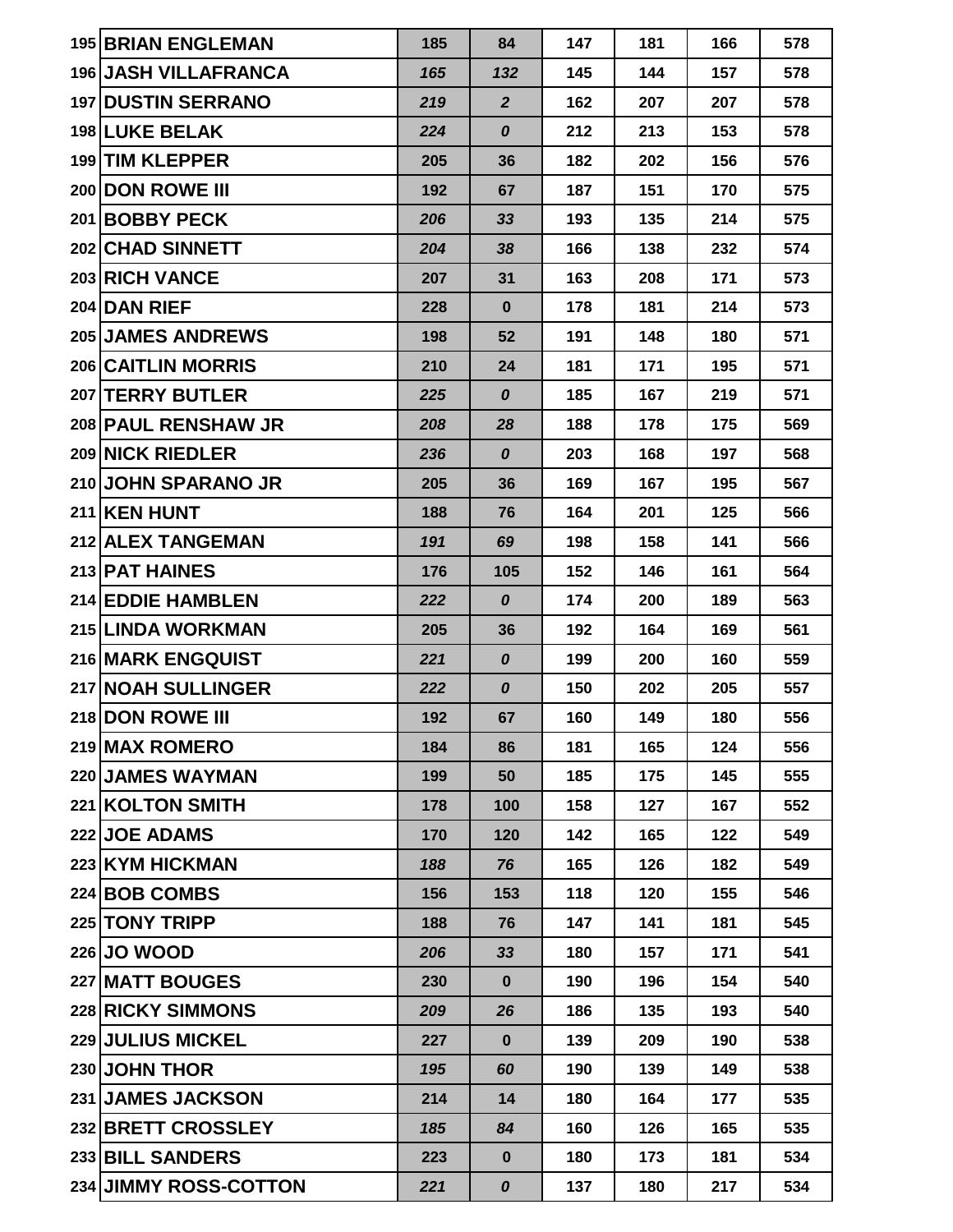| 235 TONY COLVIN                | 216 | 9                | 180 | 180 | 164 | 533 |
|--------------------------------|-----|------------------|-----|-----|-----|-----|
| 236 ANDREW HAINES              | 226 | $\mathbf 0$      | 188 | 156 | 185 | 529 |
| 237 DAN RIEF                   | 228 | $\bf{0}$         | 189 | 166 | 170 | 525 |
| 238 ANTHONY MASON              | 224 | $\pmb{o}$        | 202 | 167 | 152 | 521 |
| 239 CANDICE GOLDFINCH          | 221 | $\boldsymbol{o}$ | 170 | 178 | 173 | 521 |
| 240 PAUL RENSHAW JR            | 208 | 28               | 187 | 163 | 143 | 521 |
| <b>241 JUSTIN CHRISTIANSEN</b> | 210 | 24               | 153 | 177 | 164 | 518 |
| 242 BRANDON BURTON             | 230 | $\bf{0}$         | 151 | 180 | 185 | 516 |
| 243 ANDREA POGGE               | 199 | 50               | 171 | 146 | 146 | 513 |
| 244 CHAD HAYES                 | 197 | 55               | 159 | 127 | 170 | 511 |
| 245 ANDREW LOVELESS            | 214 | 14               | 162 | 178 | 157 | 511 |
| 246 TAYLOR THOR                | 197 | 55               | 190 | 152 | 110 | 507 |
| 247 BRANDON JONES              | 211 | 21               | 140 | 179 | 164 | 504 |
| 248 JERRY VIRDEN               | 199 | 50               | 195 | 126 | 130 | 501 |
| 249 MATT EMBREY                | 199 | 50               | 114 | 148 | 184 | 496 |
| 250 TIM COLLIVER SR            | 184 | 86               | 159 | 125 | 121 | 491 |
| 251 DAN RATHKE                 | 205 | 36               | 161 | 123 | 166 | 486 |
| 252 SCOTT BANIK                | 210 | 24               | 165 | 131 | 164 | 484 |
| 253 BRANDON HURST              | 231 | $\boldsymbol{o}$ | 157 | 174 | 133 | 464 |
|                                |     |                  |     |     |     |     |
|                                |     |                  |     |     |     |     |
|                                |     |                  |     |     |     |     |
|                                |     |                  |     |     |     |     |
|                                |     |                  |     |     |     |     |
|                                |     |                  |     |     |     |     |
|                                |     |                  |     |     |     |     |
|                                |     |                  |     |     |     |     |
|                                |     |                  |     |     |     |     |
|                                |     |                  |     |     |     |     |
|                                |     |                  |     |     |     |     |
|                                |     |                  |     |     |     |     |
|                                |     |                  |     |     |     |     |
|                                |     |                  |     |     |     |     |
|                                |     |                  |     |     |     |     |
|                                |     |                  |     |     |     |     |
|                                |     |                  |     |     |     |     |
|                                |     |                  |     |     |     |     |
|                                |     |                  |     |     |     |     |
|                                |     |                  |     |     |     |     |
|                                |     |                  |     |     |     |     |